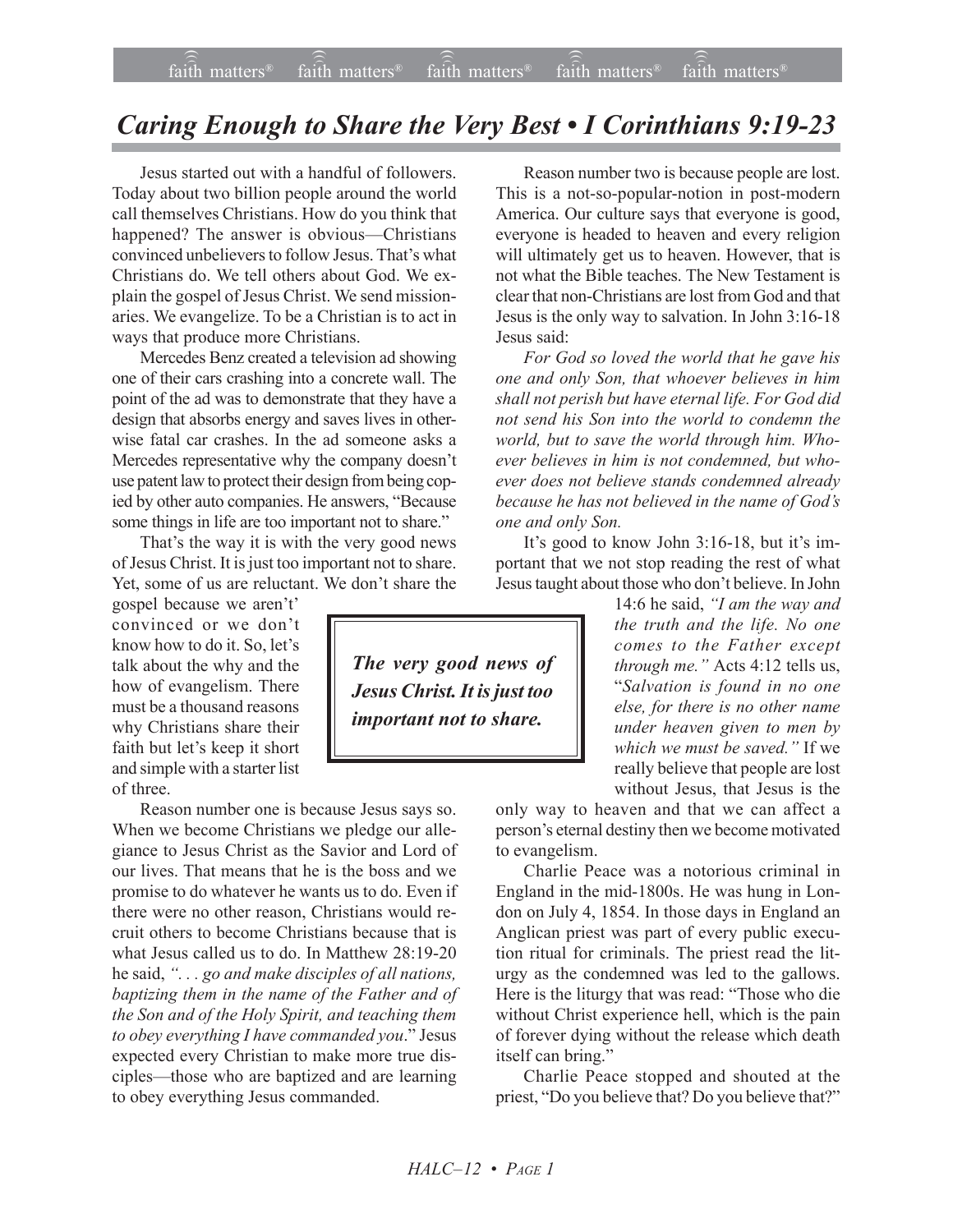to which the surprised priest haltingly replied,  $W$ ell, I . . . suppose I do."

"Well, I don't," said the man about to die. "But if I did, I'd get down on my hands and knees and crawl all over Great Britain, even if it were paved with pieces of broken glass, if I could rescue one person from what you just told me."

Why do we communicate the gospel of Jesus Christ? We share the gospel because people are lost without Jesus Christ.

Reason number three is simply because it works. The gospel of Jesus Christ transforms people from sinners into saints. Christians get their help and hope from God. Christians have their sins forgiven and have eternal life. Christians have the Holy Spirit of God living inside of them. We have experienced the presence and the power of God and are satisfied customers. We are true believers.

In the marketing world it is said there is nothing better than a satisfied customer and those of us who are Christians are satisfied in Jesus Christ. We have every good reason to try our best to convince others to become Christians as well.

These and other reasons convinced St. Paul to do whatever he could in order to persuade unbelievers to become followers of Jesus Christ. That's why he wrote these extraordinary words in 1 Corinthians 9:19-23:

> *Though I am free and belong to no man, I make myself a slave to everyone, to win as many as possible. To the Jews I became like a Jew, to win the Jews. To those under the law I became like one under the law. . . . To the weak I became weak, to win the weak. I have become all things to all men so that by all possible means I might save some. I do all this for the sake of the gospel. . . .*

This man was a true believer. He was willing to set aside his own preferences and comforts in order to evangelize others.

During the 19<sup>th</sup> century the Dutch ruled a region of South America that is now called Suriname. Some missionaries wanted to reach the workers on a nearby island for Jesus Christ. Most of the islanders were slaves and the plantation owners refused to allow missionaries access for fear that there might be an uprising if the slaves became Christians. They established a rule that "only slaves" may talk to slaves." So the missionaries sold themselves into slavery for the rest of their lives and went to work in the hot tropical climate with long hours, harsh treatment and tropical diseases. They did exactly what Paul talked about—they became slaves to reach lost people for Jesus.

There are lots more reasons to evangelize but we need to move from reasons to actions. Just because we think something is a good idea doesn't mean that we know how to do it. So let's talk about what we can do.

First, we believe. Belief is an action. We choose to believe that evangelism is good and that sharing the good news of Jesus Christ is what we are supposed to do. It's not about fear and it's not about guilt. It's about belief. We tell ourselves and we tell God that we believe in Jesus, we believe in evangelism and we believe in missions to win people to Jesus Christ.

Second, we care. Sometimes I believe, but I don't much care; but when it comes to sharing the gospel, caring counts. If I don't care I become a debater and antagonist; I may have a sense of superiority and arrogance. As a Christian I choose to care for others like Jesus cares.

Rebecca Oehrig is a young Wooddale Church missionary in the African country of Mozambique. She wrote a lament that I share with you in part:

> "My country is dying. It is my country not by birth, nor by nationality, nor by choice, but it is my country that has chosen me and despite my best efforts to remain somewhat aloof, has entwined itself in my heart. Today I weep for Mozambique.

> ìI weep for the sorrow that salts the air in the throes of a deadly acronym. I weep for the daily funerals. I weep for the broken homes, destitute widows, orphaned children. I weep for the stillbreathing skeletons with hollow eyes that sit in a lonely wait for death. I weep for the hunger pangs, the bloated tummies, the oozing sores that eat at flesh which hangs like oversized clothing. I weep for the helplessness, the despair, the loneliness. I weep for myself because to me AIDS has names and faces. To me, these are my friends."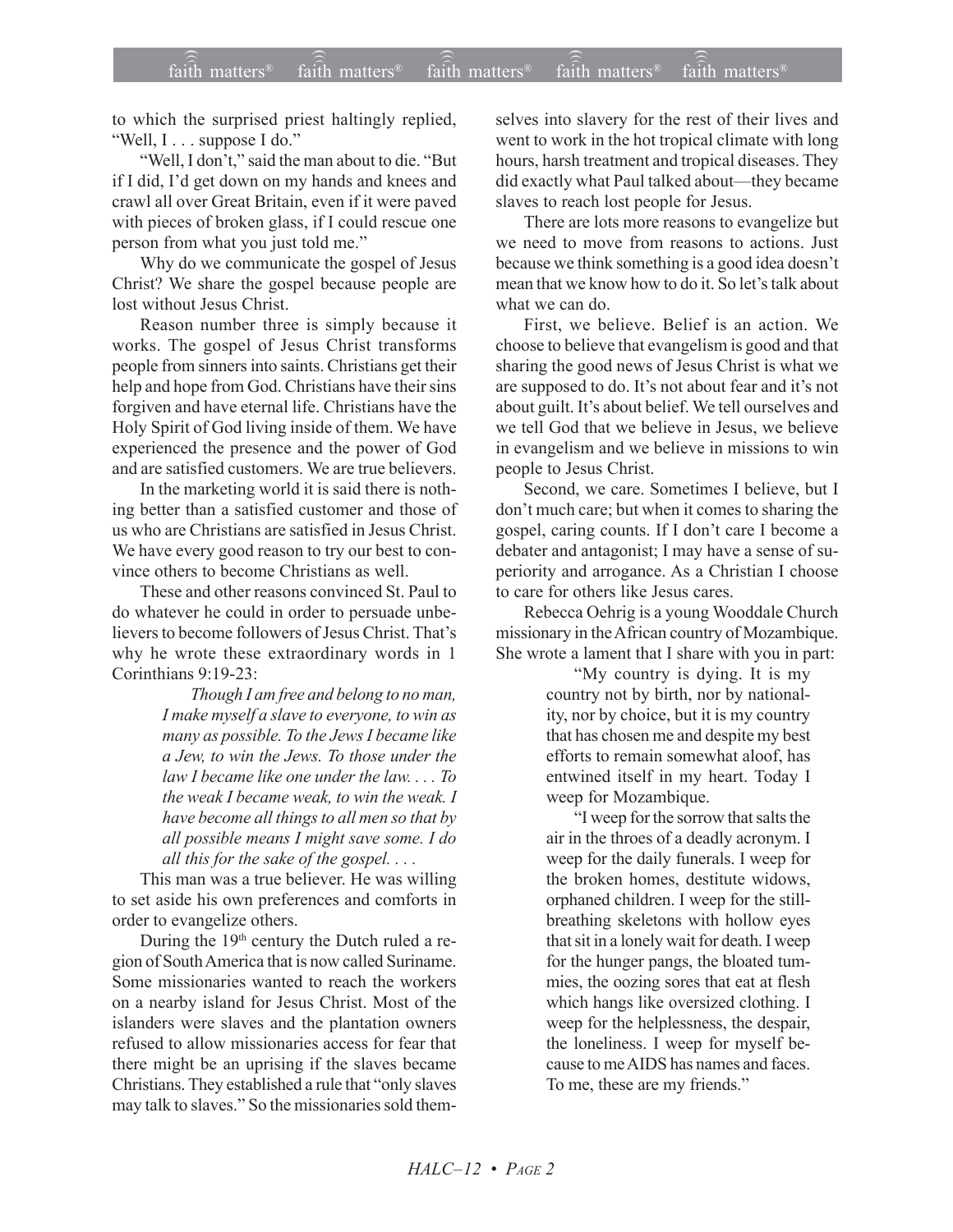## $\widehat{\widehat{\mathfrak{tair}}}$  matters  $\widehat{\widehat{\mathfrak{tair}}}$  matters  $\widehat{\widehat{\mathfrak{tair}}}$  matters  $\widehat{\widehat{\mathfrak{tair}}}$  matters  $\widehat{\widehat{\mathfrak{se}}}$  faith matters faith matters<sup>®</sup> faith matters<sup>®</sup> faith matters<sup> $\phi$ </sup>

We can't all care about everyone and everything. But let us care deeply for someone and something beyond ourselves. Let us care deeply for others in Jesus' name.

Third, we pray. Not just for our family, our health, our jobs, our car and ourselves but for others. Make a list. Pray for neighbors. Pick a place somewhere on a globe; pray for another people and country. Believe that prayer matters and makes a difference. Pray for a day, a week, a year or a decade. Pray for others to know Jesus and do it convinced that it will actually work!

A church in Phoenix, Arizona, was challenged to choose at random 80 names from the phone book and pray for them for 90 days. After three months the people of the church called 160 names from the phone book— $80$  who had been prayed for and 80 who had not. When asked if someone from the church could visit their homes only one from the 80 un-prayed-for names said yes; 45 of the prayed-for names welcomed a visit.

Here's the challenge. Make a list of eight

people you know who are unbelievers and pray for them every day for eight weeks and see what God will do!

Fourth is to talk about Jesus. Look for, seize and even create opportunities

to share your Christian faith. It doesn't have to be a sermon. Just share an answer to prayer, a line from the Bible, an encounter with God, maybe even a dream. Just talk about Jesus.

Wait a minute! Don't we have a law that forbids talking about politics and religion? Actually, it's not against the law in America to talk about either religion or politics. The Barna Research Group reports that in a typical week more than 100 million adults discuss political issues and 90 million adults talk about spiritual issues. As a Christian, try talking less about politics and more about Jesus!

Fifth is to invite people to church. By far, the top reason anyone ever goes to any church is a personal invitation. So, make a list. Check it twice. Set up a goal of inviting at least twelve people to church in the next twelve months. See what God will do.

Sixth is to give—money, that is! Actually, there are far more missionaries ready to go around the world to represent Jesus Christ than there is money to send them. I am convinced that every true Christian should regularly and generously give financial support to evangelize the world.

As a pastor I really want Christians to support the local church. I think a lot about paying the mortgage, meeting staff payroll and providing children's ministry. But, I am even more convinced that every follower of Jesus should personally give to support the global advance of the gospel. At Wooddale Church we make missions a separate line on offering envelopes so that people can be sure their money goes specifically to the cause of Jesus Christ outside of this building and around the world. The cause of missions is the greatest cause in the world. Don't leave it to everyone else. Give to missions.

Compare the price of bottled water to gasoline. Americans spend over \$10 billion per year on Evian, Poland Springs, La Croix and other

> brands. Blind tests have shown that there is no distinguishable difference in the purity or taste of bottled water over tap water. At the same time, millions of people around the world are dying from unclean water that

could be fixed.

I'm not trying to talk anyone out of a bottle of water. What I am saying is that every Christian ought to give at least as much and more to touch the lives of lost people and make a difference in Jesus' name.

Seventh is to go. Become a missionary. It may be to the other side of the world and it may be for a lifetime. It may be across the street to meet a new neighbor. It may be to translate the Bible into an unwritten language or to build a house for the poor in Guatemala. It may be as a church planter in Venice or as a compute programmer in Vietnam. It may be to consider a career or just to take a trip and see what God is doing. At least ask God where he wants you to go and what he wants you to do.

On March 15, 2004, I was in Atlanta speaking to a group of Southern Baptist church leaders.

*Pray for others to know Jesus and do it convinced that it will actually work!*